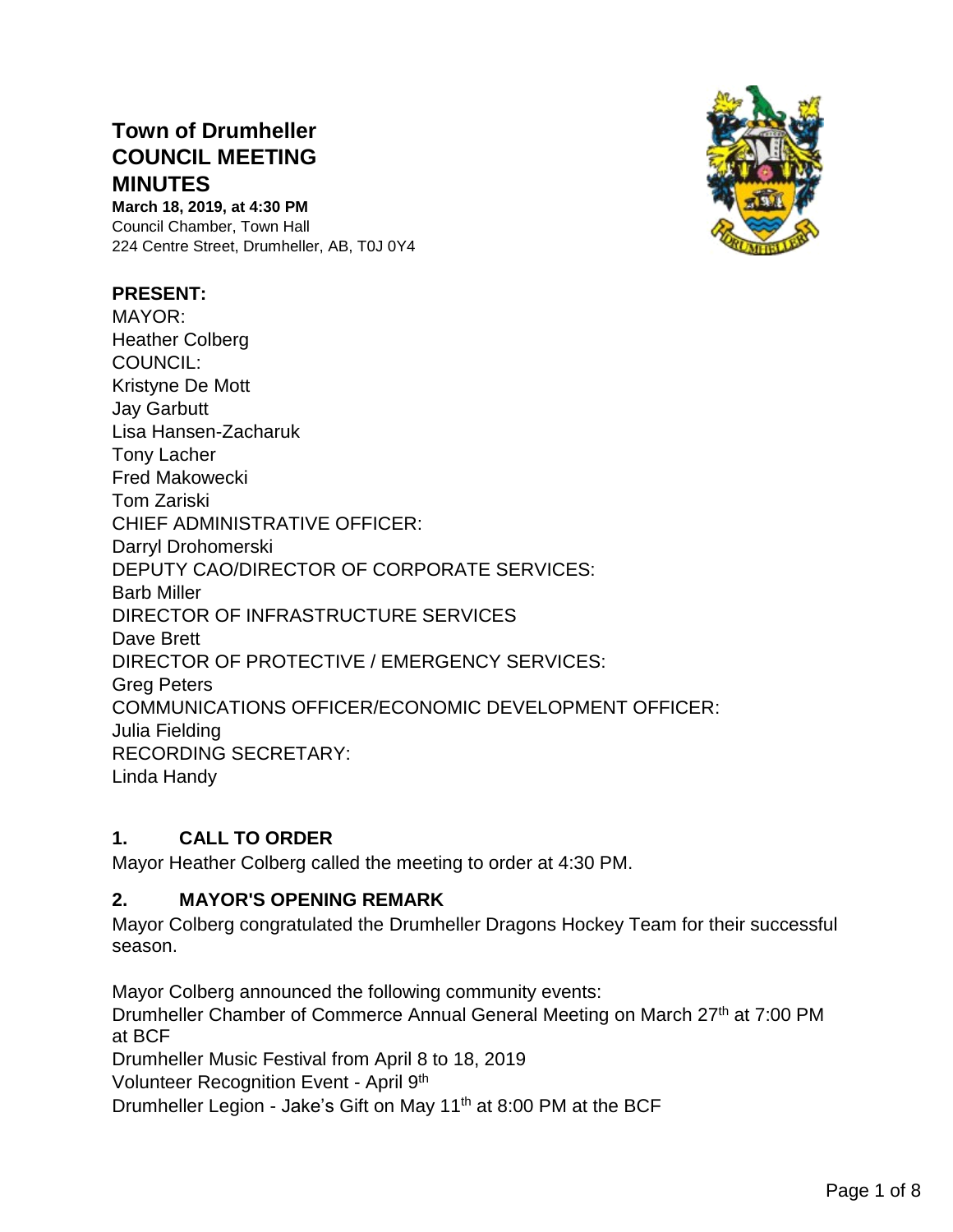Mayor welcomed Dave Brett as the Town's new Director of Infrastructure Services.

Mayor Colberg announced that the Council Committee of March 25<sup>th</sup>, 2019 will be cancelled.

### **3. ADOPTION OF AGENDA**

**MO2019.28** Hansen-Zacharuk, Demott moved to adopt the agenda as presented. Carried unanimously.

### **4. MINUTES**

### **4.1. ADOPTION OF REGULAR COUNCIL MEETING MINUTES**

4.1.1. Regular Council Meeting Minutes of February 19, 2019

**MO2019.29** Lacher, Zariski moved to adopt the Regular Council Meeting Minutes of February 19, 2019 as presented. Carried unanimously.

### **4.2. MINUTES OF MEETING PRESENTED FOR INFORMATION**

Municipal Planning Commission Meeting Minutes of January 25, 2019 Municipal Planning Commission Meeting Minutes of February 14, 2019

### **4.3. BUSINESS ARISING FROM THE MINUTES**

### **5. DELEGATIONS**

#### **6. REQUEST FOR DECISION REPORTS**

#### **6.1. CAO**

#### **6.1.1 2019 – 2021 Operating Budget Approval**

D. Drohomerski advised that Administration is seeking adoption of the 2019 Tax Supported Operating Budget in accordance with Section 242(1) of the MGA. As a result of combined efforts, Administration worked hard to find a 5% reduction in operating costs and achieved a 4.9% reduction in expenses. Further to this, new asks from Council and Administration resulted in an addition of \$377,000 in operating costs. Reduction in expenses include: close the BCF on 6 general holidays (Good Friday, Easter Monday, Victoria Day, Heritage Day, Labour Day and Thanksgiving; reduce the BCF operating hours by closing 1 hour earlier per day (9:00 PM on weekdays, 7:00 PM on Saturday and Sunday; and reduce the operating season of the outdoor pool (to be open from last week of June to Labour Day) – these small operational adjustments resulted in close to \$30,000 in savings. As a result of these combined efforts, there will be a 1.9% increase to the municipal property tax requisition.

**MO2019.30** Makowecki, Zariski moved to adopt the 2019 Tax Supported operating budget as presented reflecting a municipal property tax requisition of \$8,884,435.00.

Councillor Garbutt stated that the recommendations on efficiencies that would have the least impact with savings achieved came from Manager of the Recreation Facilities. He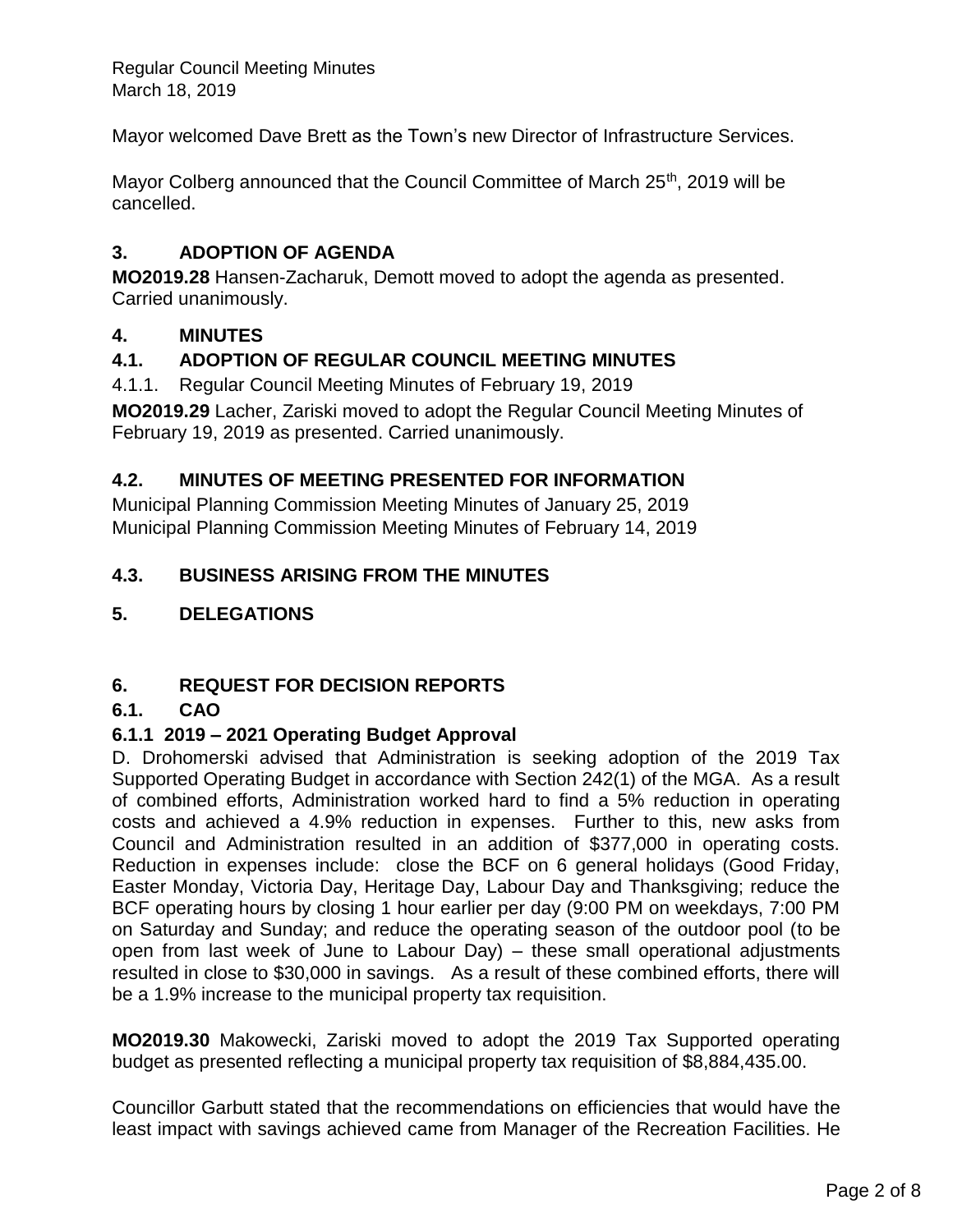further stated that he was pleased that Administration has provided the culture of new ways of doing things at lower operating costs. He also stated that the operating budget includes measures to bring Council compensation to an acceptable level resulting from a change imposed on wages for elected official from the Federal government. Councillor T. Zariski stated that this Council has seen more requests from organizations within the community than ever before in one year and Council has tried to come up with a way to support the asks by giving a hand where needed. Mayor Colberg stated that Council is proud of every department for cutting the operating costs. She further stated that these savings will help to implement Council's strategic plans and help the community to advance.

Vote on Motion: Carried unanimously.

#### **6.1.2 Bylaw 17.18 being a bylaw for the purpose of implementing a non residential development incentive program for the Town of Drumheller – second and third readings**

D. Drohomerski advised that an Open House was held on March 28<sup>th</sup> to introduce the tax incentive bylaws to the public. He stated that Bylaw 17.18 allows for a tax incentive for a one year waiver of municipal taxes for new development up to a maximum of \$25,000 or for renovations up to a maximum of \$50,000 new assessment. He further stated that the bylaw received first reading on November 26, 2018 and he recommended that Council proceed to second and third readings.

**MO2019.31** Zariski, Lacher moved second reading of Bylaw 17.18. Carried unanimously.

**MO2019.32** DeMott, Makowecki moved third reading of Bylaw 17.18. Carried unanimously.

#### **6.1.3 Bylaw 19.18 being a bylaw for the purpose of waiving fees for new businesses in existing non residential vacant buildings within the Town of Drumheller – second and third readings**

D. Drohomerski advised that Bylaw 19.18 received first reading on November 26, 2018 and would benefit the tenant not the building owner. He explained that the bylaw proposes to waive the business license fee and development fee for a tenant occupying a vacant building. He recommended that Council proceed to second and third readings.

**MO2019.33** Hansen-Zacharuk, Makowecki moved second reading of Bylaw 19.18. Carried unanimously

**MO2019.34** Makowecki, Garbutt moved third reading of Bylaw 19.18. Carried unanimously

#### **6.1.4 Bylaw 22.18 being a bylaw for the purpose of implementing a non residential tax incentive program for owners of existing non residential vacant buildings within the Town of Drumheller – second and third readings**

D. Drohomerski advised that Bylaw 22.18 received first reading on December 10, 2018 and proposes to provide a tax incentive for owners of existing non residential buildings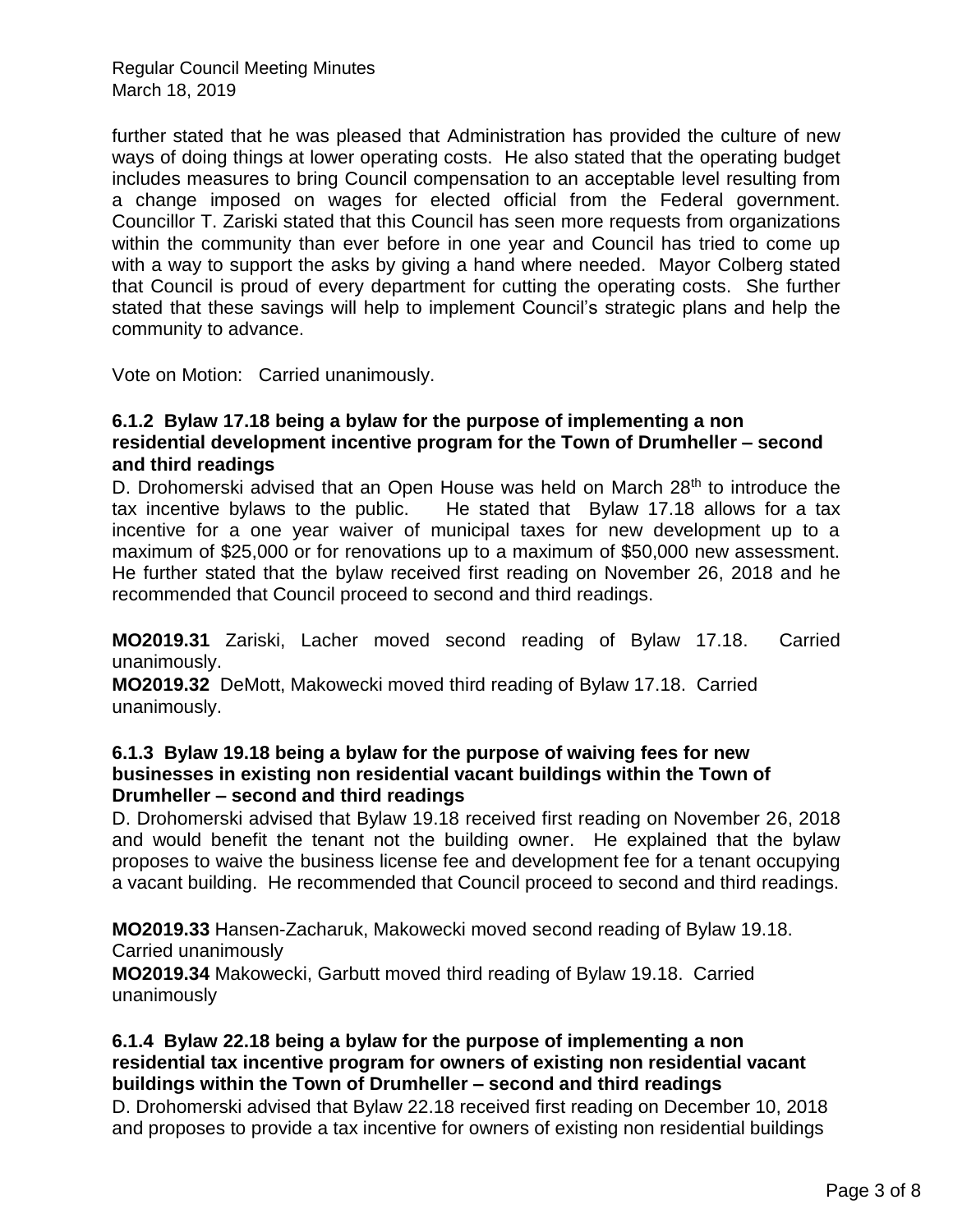that have been vacant for one year and the business owner provides proof of start-up of a new business. He further explained that cancellation of property tax in second year of business requires an application to Council. He recommended that Council proceed to second and third readings.

**MO2019.35** Zariski, Lacher moved second reading of Bylaw 22.18. Carried unanimously.

**MO2019.36** Garbutt, Lacher moved third reading of Bylaw 22.18. Carried unanimously.

### **6.1.5 Bylaw 01.19 being the Municipal Emergency Management Plan – first reading**

D. Drohomerski stated Bylaw 01.19 has been updated in accordance with new legislation. He further stated that a draft was presented to Council on February 25, 2019 and the reference to David Thompson Health Region has been removed. He recommended that Council proceed to first reading of Bylaw 01.19.

**MO2019.37** DeMott, Hansen-Zacharuk moved first reading of Bylaw 01.19. Carried unanimously.

#### **6.1.6 Bylaw 02.19 being a bylaw for the purposes of respecting the safety, health and welfare of people, and the protection of people and property within the Town of Drumheller (Public Behavior Bylaw) – first reading**

D. Drohomerski stated that Bylaw 02.09 results from sections of the former Community Standards Bylaw being removed that deals with public behavior rather than property standards. He further stated that the draft bylaw was presented to Council on February 11, 2019. He recommended that Council proceed to first reading of Bylaw 02.19.

**MO2019.38** Lacher, Hansen-Zacharuk moved first reading of Bylaw 02.19. Carried unanimously.

### **6.1.7 Bylaw 04.19 being the Tourism Corridor Bylaw**

D. Drohomerski presented Bylaw 04.19 being a bylaw for the purposes of establishing property standards at a higher level of care for properties along Drumheller's Tourism Corridor which includes properties within the downtown core and along Highways 9, 10, 575 and 838 (as identified on the attached map). He stated that the bylaw was originally presented to Council as a draft in February 11, 2019.

Further to a Public Consultation held on February 28<sup>th</sup>, he referred to the Tourism Corridor map and advised that an amendment is required to Priority Area 1 as follows:

Priority Area 1: Hwy 10 from 1<sup>st</sup> Avenue North / Rosedale Industrial Road to Mabbott Road (Rosedale);

Priority Area 2: Hwy 10 from Town of Drumheller Water Treatment Plant to Rosedale Industrial Road.

He further stated that concerns were brought forward by the public and they have been addressed. With regards to why signage provisions are needed, D. Drohomerski explained that signage under the LUB is for new development and enforcement under the LUB would involve stop orders. Signage requirements under the Community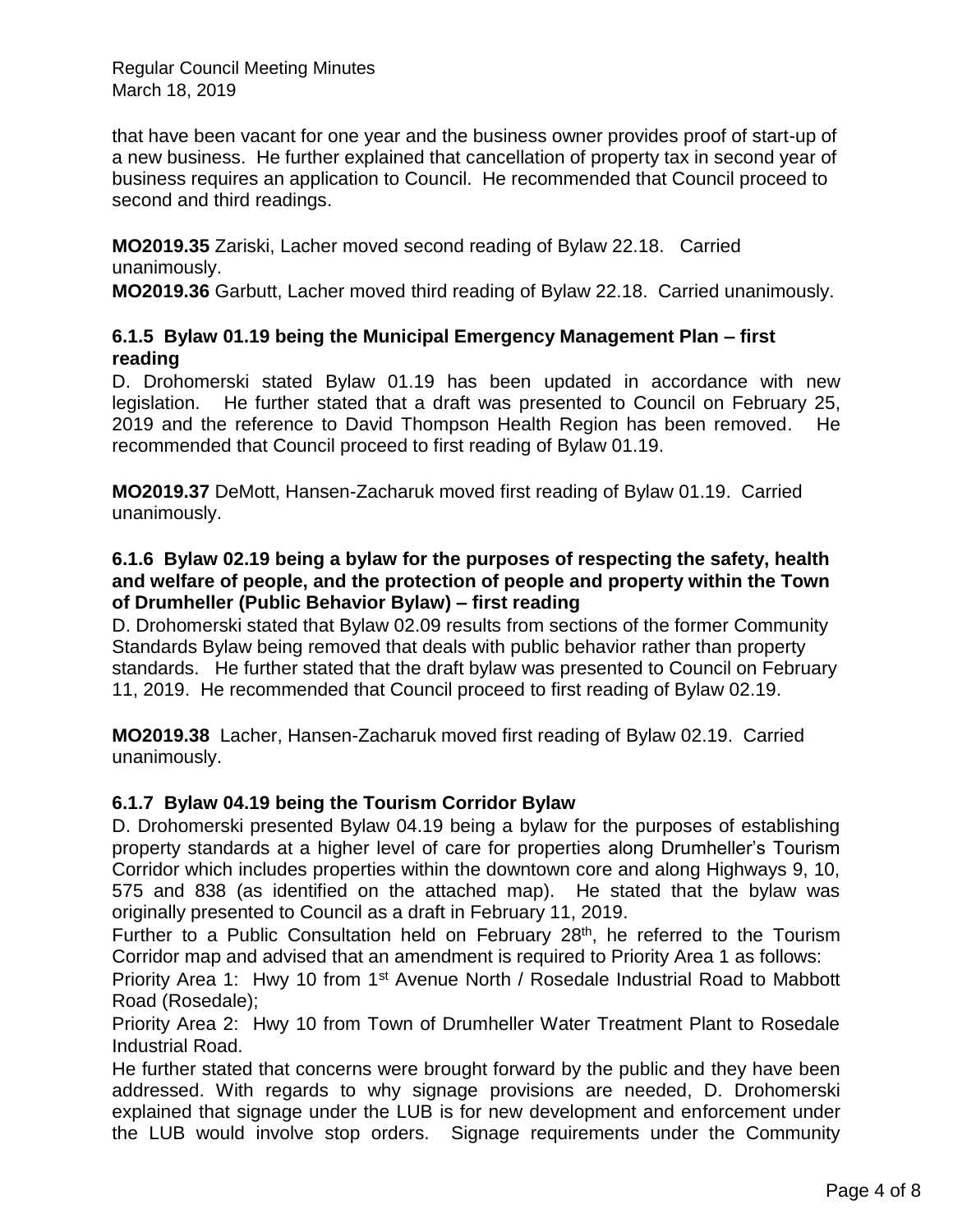Standards and Tourism Corridor Bylaws allows the Town to be proactive in dealing with infractions with remediation of the issues dealt with more quickly.

**MO2019.39** Zariski, Lacher moved second reading of Bylaw 04.19 as amended.

Councillor L. Hansen-Zacharuk questioned whether Priority Area 1 should include  $5<sup>th</sup>$ Street East as several events utilize this roadway including Gran Fondo and the July 1<sup>st</sup> Parade. D. Drohomerski advised that all properties not included in the Priority Area 1 Tourism Corridor are required to comply with the standards within the Community Standards Bylaw. He further explained that these routes can be included on the Tourism Corridor in the future should Council feel it is necessary. Councillor F. Makowecki stated that there appears to be confusion with the green space between businesses and whether these businesses fall under the Tourism Corridor. D. Drohomerski stated that if the properties are in the line of sight, they are included along the Tourism Corridor. Councillor T. Zariski explained that he spoke with residents at the Open House and said to them that the main routes tourists travel should be the Town's first impression routes. Councillor J. Garbutt concurred stating that with Council's vision comes some expectations to live up to the vision.

Vote on Motion: Carried unanimously

**MO2019.40** Hansen-Zacharuk, Garbutt moved third reading of Bylaw 04.19 as amended. Carried unanimously.

#### **6.1.8 Bylaw 05.19 being the Supplementary Tax Bylaw under Part 10 of the MGA – first reading**

D. Drohomerski presented Bylaw 05.19 which authorizes supplementary assessment for improvements during the taxation year of an improvement. He further explained that in December, the assessor reviews development applications and assesses the development at the point of construction at that time, including machinery and equipment. He recommended that Council proceed to first reading.

**MO2019.41** DeMott, Lacher moved first reading of Bylaw 05.19. Carried unanimously.

#### **6.1.9 Rescind MO2019.23 and MO2019.24 pertaining to second reading of the Community Standards Bylaw 07.18**

D. Drohomerski explained that Bylaw 07.18 did not receive first reading and as such two motions: MO2019.23 and MO 2019.24 would have to be rescinded bringing the bylaw back to draft and a new number assigned for 2019.

**MO2019.42** Hansen-Zacharuk, Zariski moved to rescind MO2019.23. Carried unanimously.

**MO2019.43** Garbutt, Hansen-Zacharuk moved to rescind MO2019.24. Carried unanimously.

### **6.1.10 Bylaw 06.19 being the Community Standards Bylaw – first reading**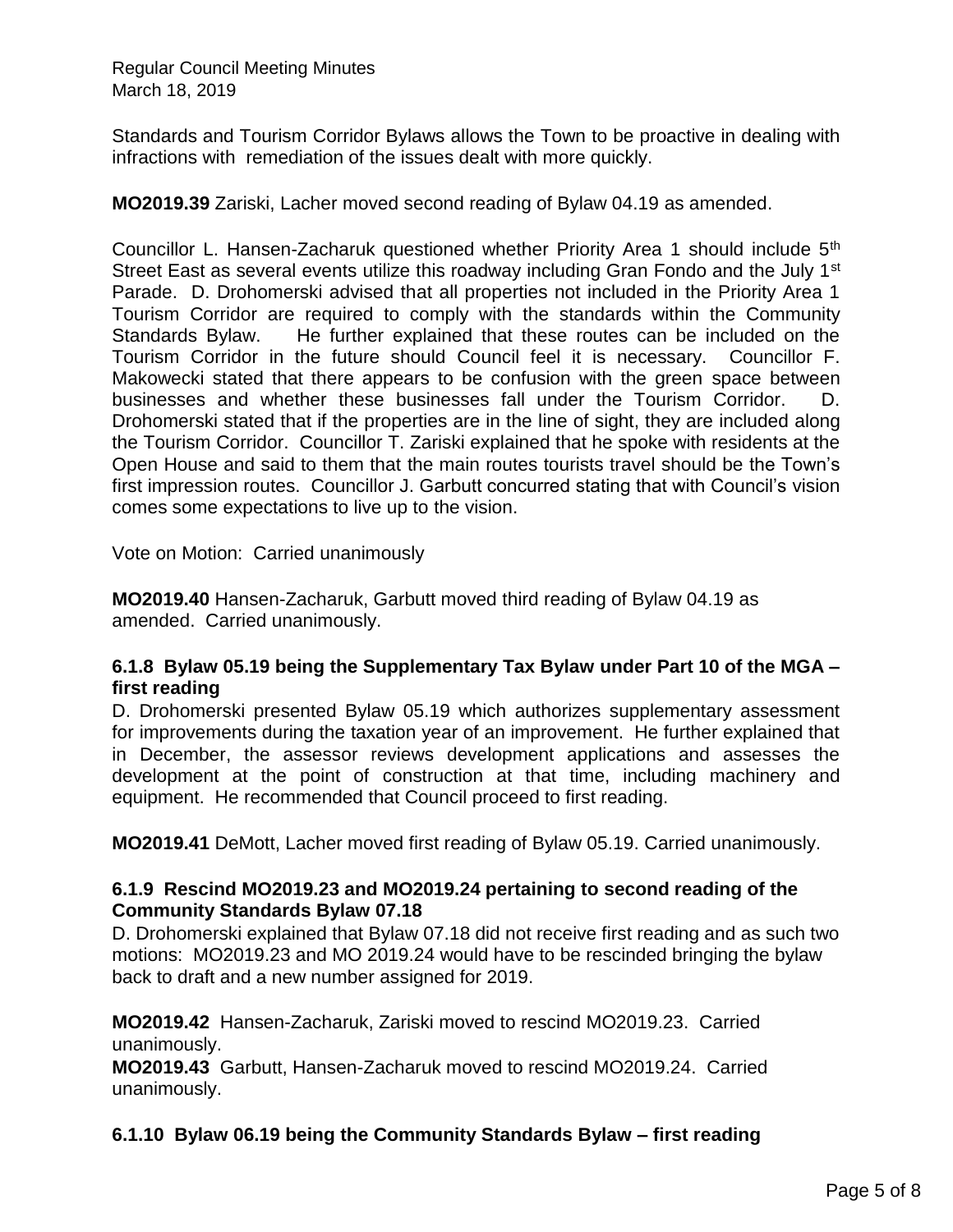D. Drohomerski advised that the Community Standards Bylaw was presented to Council in draft on December 3, 2018 and February 19, 2019. He recommended that Council proceed to first reading of Bylaw 06.19.

**MO2019.44** Garbutt, Hansen-Zacharuk moved first reading of Bylaw 06.19. Carried unanimously.

#### **6.1.11 Bylaw 07.19 being a bylaw to amend Penalty on Unpaid Taxes**

D. Drohomerski presented Bylaw 07.19 with amended wording as recommended by Council that will allow bank transaction dates as the date received by the municipality. He further advised that any penalties imposed on September  $1<sup>st</sup>$  will be waived due to hospitalization or death of a property owner, both subject to proof of evidence. He recommended that Council proceed to first reading.

**MO2019.45** Zariski, Lacher moved first reading of bylaw 07.19. Carried unanimously.

### **6.1.12 Council Policy – Safety Policy**

D. Drohomerski presented the Safety Policy which is reviewed and approved annually by Council.

**MO2019.46** Lacher, Hansen-Zacharuk moved to approve Safety Policy C-01-19 as presented. Carried unanimously.

#### **6.1.13 RFD – Appointment to the Economic Development Advisory Committee**

D. Drohomerski stated that a vacancy exists on the Economic Development Advisory Committee resulting from the retirement of Mike Todor. Tony Ibrahim has submitted an application to serve in this capacity.

**MO2019.47** DeMott, Makowecki moved to approve the appointment of Tony Ibrahim to the Economic Development Advisory Committee for a three year term to expire on the date of Council's Organizational Meeting in 2021.

**MO2019.48** Garbutt, Hansen-Zacharuk moved to go in closed Council meeting at 5:15 PM under the *FOIPP Act* Section 23 -Local Public Body Confidences. Carried unanimously.

**MO2019.49** Makowecki, Hansen-Zacharuk moved to revert to Regular Council Meeting at 5:21 PM. Carried unanimously.

Vote of MO2019.47: Carried unanimously.

#### **6.1.14 RFD – Appointment to Heritage, Arts and Culture Committee**

D. Drohomerski stated that Riddel Wiebe has submitted an application to serve on the Heritage, Arts and Culture Committee.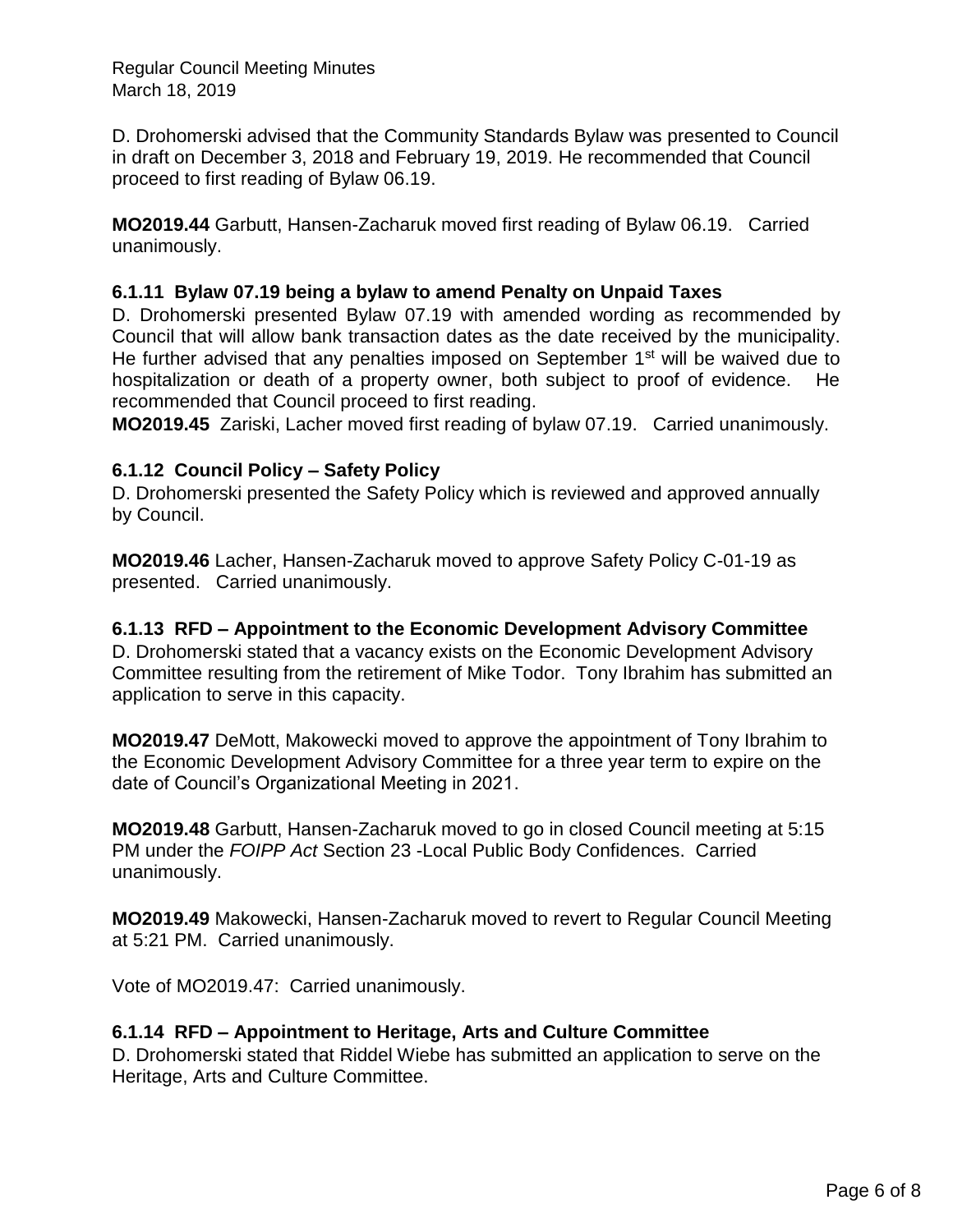**MO2019.50** Hansen-Zacharuk, Lacher moved to approve the appointment of Riddel Wiebe to the Heritage, Arts and Culture Committee with no fixed term. Carried unanimously.

## **6.2. DEPUTY CAO / DIRECTOR OF CORPORATE SERVICES**

### **6.3 DIRECTOR OF INFRASTRUCTURE SERVICES**

### **6.4 DIRECTOR OF EMERGENCY / PROTECTIVE SERVICES**

### **6.5 REVIEW OF STRATEGIC BUSINESS PLAN WORK PRIORITIES**

Community Profile / Promo Piece - J. Fielding advised that the profile has been reviewed and changes as recommended by Council have been made however a few more changes are needed. The profile will be sent to Council within the next few days. Economic Development Strategy Action Plan - Councillor F. Makowecki presented the Top 10 Priorities as brought forward by the Economic Development Advisory Committee as follows: 1) Hire Full Time Senior EDO (completed); 2) Secure a full time position for a Communications & Marketing Officer (completed); 3) Business Investment and Attraction Program – follow through with key actions identified in the plan – Community Profile and EcD Team and Concierge; 4) Land and Real Estate Inventory – improve relationship with realtors / developers; 5) Positive Image Campaign Perception Change Campaign / Good News Stories: actively influence internal and external perceptions of Town and community; improve citizen knowledge – engagement around town; coffee with Council; buy local / think local first campaign; and annual business walk; 6) Branding Exercise – consistent marketing materials, accurate data, sophisticated image – EcD website; 7) Develop Cost / Service Model and Develop consistency in business licensing requirements: request information on business license applications to serve your needs re: business information; and tax information sheet; 8) Carrot and Stick re: derelict buildings: building wraps to enhance appearance of empty buildings; potential incentives for beautification and architectural controls for downtown; 9) Take CAEP Municipal Business Friendliness Training; and 10) Tourism Business Awards & Reignite Signature Event: invite other communities/businesses to attend; invite culture and tourism – further relationships; and invite CATA, CAEP and Access Prosperity.

### **7. PRESENTATION OF QUARTERLY REPORTS BY ADMINISTRATION**

- **8. PUBLIC HEARING TO COMMENCE AT 5:30 PM**
- **9. PUBLIC HEARING DECISIONS**
- **10. UNFINISHED BUSINESS**
- **11. NOTICE OF MOTION**
- **12. COUNCILLOR REPORTS**